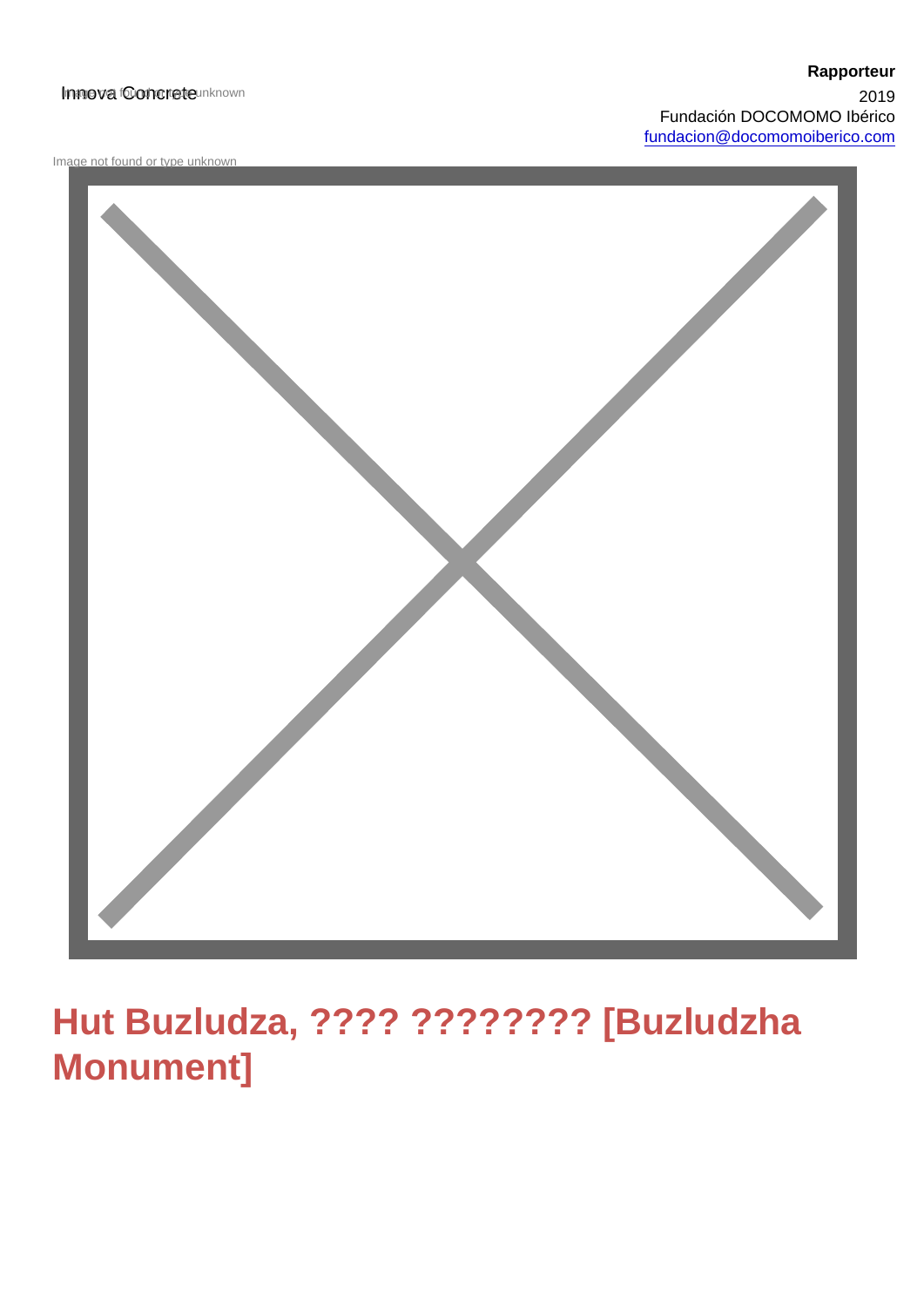#### **Bulgaria**

Khadzhi Dimitur, Buzludzha mountain Stara Zagora 6140 Shipka

## **Commission** 1971

**Completion**

1981

#### **Other denominations**

Monument of the Bulgarian Communist Party

#### **Original use**

Monument/Memorial

# **Current use**

Unused

## **Architects**

Guéorguy Stoilov

**Concrete by reinforcement** Reinforced concrete

**Construction method** Cast-in-place concrete, in-situ concrete

**Structural types** Two-dimensional/[doubled spherical] dome

### **Description**

The city of Buzludzha funded this monument to the Bulgarian socialist movement, opened in 1981. A decade later, after the country's transition to democracy, it was forgotten and abandoned, eventually falling into its current state of ruin.

The monument sits atop a hill that was the site for important events in Bulgarian history: the death of a national hero in the wars against the Ottoman Empire; an important battle during the Second World War; and the founding of the Bulgarian Workers' Social Democratic Party in 1891. As a result, a program associated with memory has always characterized this strategic enclave in the center of the country, with numerous monuments scattered around the area.

There were a series of different designs for the definitive monument, which was to sit at the top of the hill. Finally, in 1971, Georgi Stoilov was commissioned to adapt an initial proposal he developed in 1961 to include spacious and climate-controlled interiors to welcome visitors and provide protection from the extreme local winters.

Stoilov designed a monument that was intended to be timeless: referencing both classical architecture, like the Pantheon in Rome, and futuristic forms. The operation involved lowering the peak of the hill about nine meters and replacing it with a structure of the same height (an inverted concrete dome topped with a steel cuppola), accompanied by a 70-meter tower.

**Architectural concrete** Architectural concrete